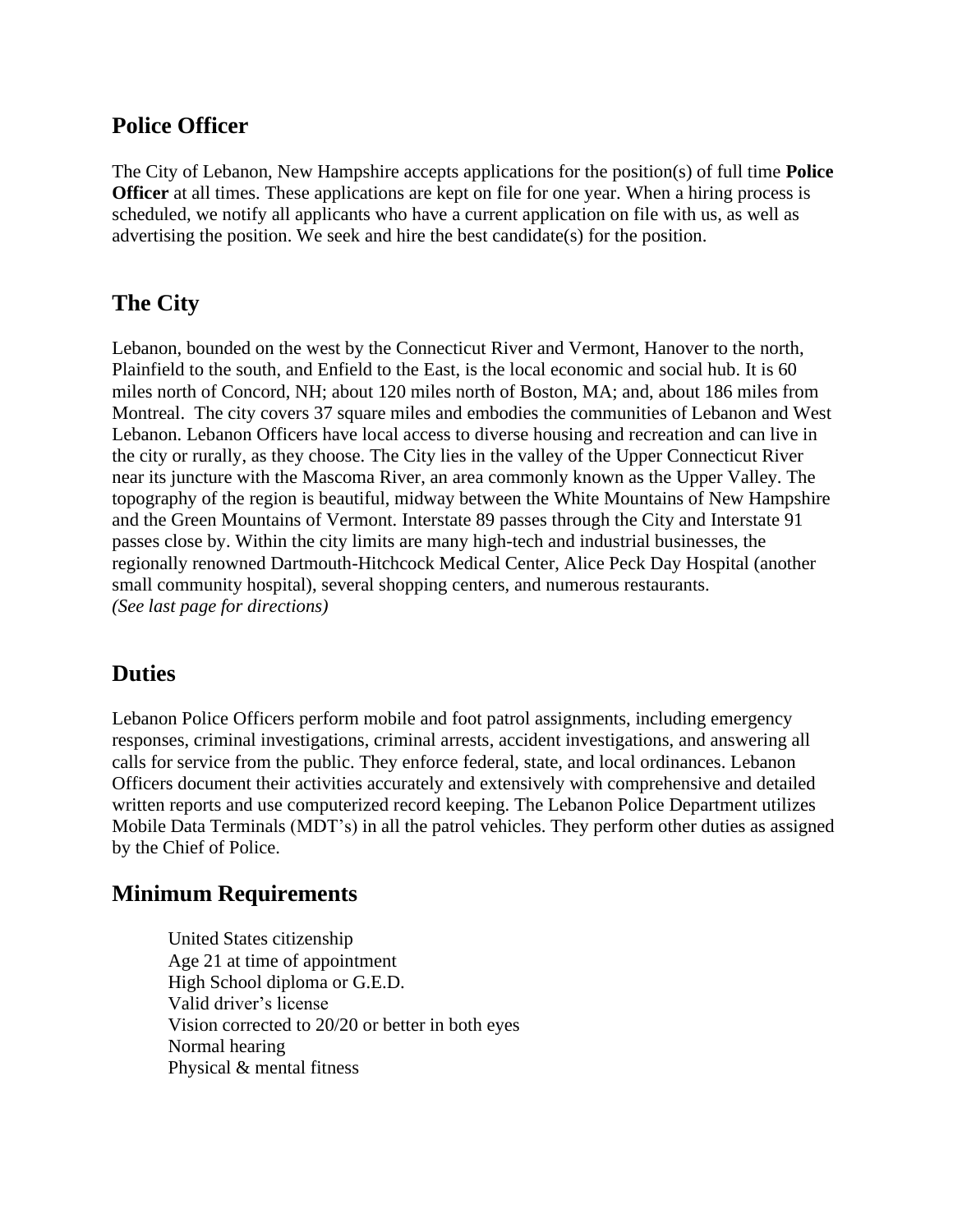Lebanon Police Officers work rotating shifts, providing service 24 hours a day, 7 days a week, 365 days a year, which includes holidays. They are subject to mandatory overtime and emergency call-in. They are required to follow all departmental regulations, including maintaining physical fitness and grooming standards. All New Hampshire certified officers hired after January 1, 2001, are required by law, to maintain physical fitness standards to retain certification.

# **Application Process**

In order to be considered for employment, each applicant is required to complete the following testing stages. An applicant who does not pass one of these stages will not be eligible to participate in testing after that point. The Lebanon Police Department can alter this process at any time; this summary is intended to serve as a guideline and not a guarantee of the testing procedure for any given process.

**Written Test:** This test is designed to measure each applicant's reading, writing, and mathematical skills. No prior police experience is necessary. We do not give out study guides.

**Medical Evaluation:** Applicants may bring to the Physical Agility Evaluation a Medical Clearance (attached to this packet) signed by a doctor, stating the applicant is sufficiently fit to take the test without harm. The Department may waive this requirement by having the candidate sign a medical release waiver at the time of the agility testing. A brief questionnaire will be asked of the candidate to confirm his/her ability to take part in the testing. The Lebanon Police Department reserves the right to require a Medical Evaluation.

**Physical Agility Evaluation:** All applicants must be able to pass the entry requirements of the New Hampshire Police Standards & Training Council, or Lebanon Police Department's entry requirements, whichever is higher. See below for the standards. *Applicants must pass all tests.*

**1.5 Mile Run:** Each applicant will run on a measured, reasonably level course. Participants should not eat for at least two hours before the test, and should warm up prior to the test. The score is the time it takes to cover the distance.

**Push-Ups:** Each applicant will do a number of push-ups. Participants must keep their legs and back straight and knees off the ground at all times. Women may use the modified female push-up position. From the "up" position, applicants will lower themselves to within three inches of the ground then push to the "up" position again. The score is the total number of push-ups with the correct form, without stopping.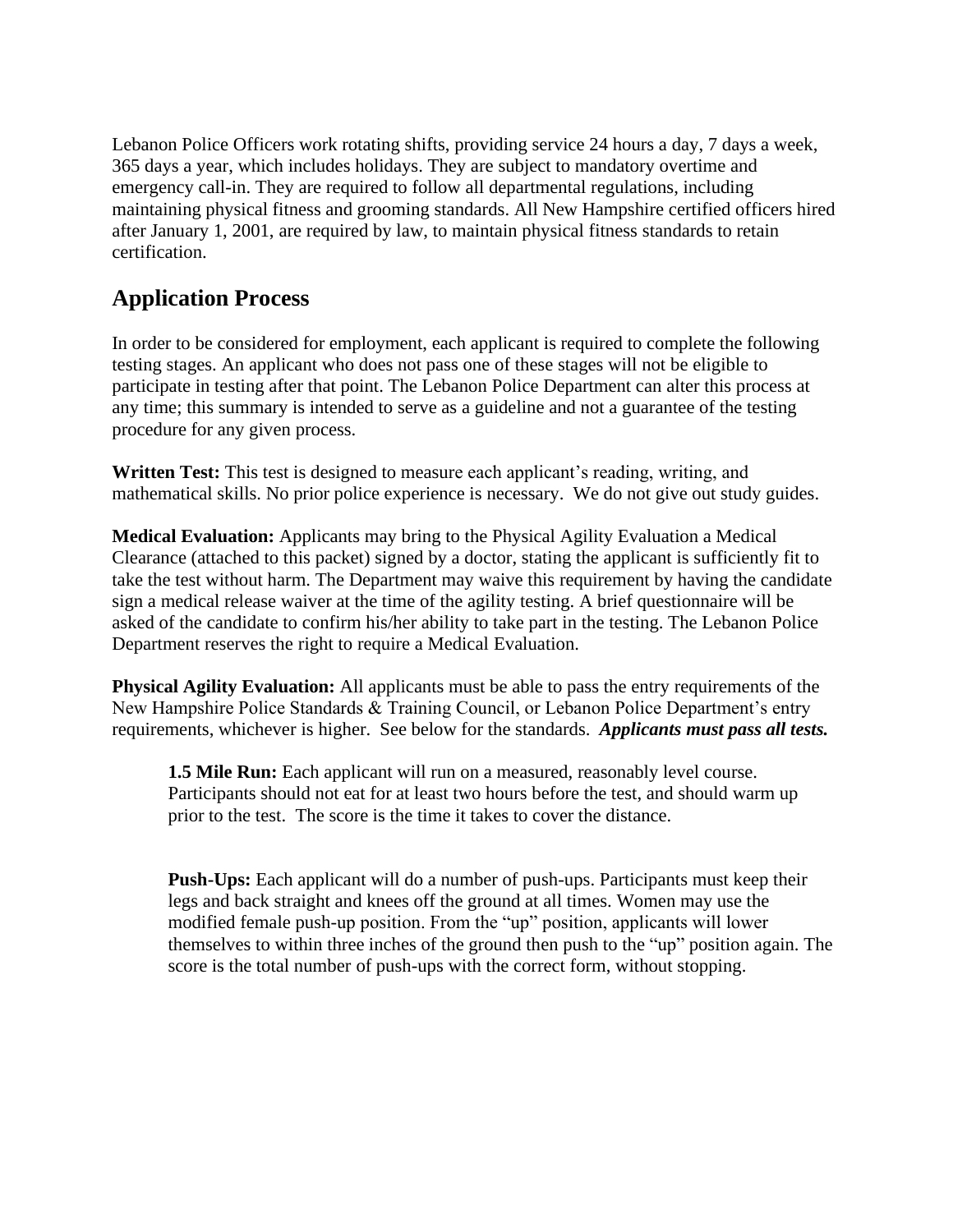**Sit-Ups**: Each applicant will do a number of sit-ups. Participants lie on their backs, knees bent, heels flat on the floor, with a partner holding the feet down. Hands will cup the ears. The fingers may not be laced together behind the head. In the "up" position, candidates must touch their elbows to their knees, and in the "down" position both shoulders must touch the floor. The score is the total number of sit-ups with the correct form in one minute.

**Note:** Candidates have failed each of these tests. However, the tests which fail more candidates than the others are the 1.5 mile Run and the Sit-Ups. We recommend that as you prepare for the tests, you train so that you give yourself a margin of error in order to account for performance fluctuations on the day of the test.

**Oral Board:** This test is designed to measure a candidate's decision-making and interpersonal skills. It also gives the candidate an opportunity to provide information or opinion which may not have been included elsewhere in the process.

**Background Investigation:** The Department will conduct a detailed investigation of the candidate's personal history in order to determine suitability for police work. The criterion includes, but is not limited to, integrity, lawfulness of past behavior (including motor vehicle history), previous job performance and testimonials from personal references.

**Conditional Offer:** Following a successful background investigation, the Lebanon Police Department may make a conditional offer of employment to the candidate.

**Medical Examination:** A doctor will examine the candidate to ensure that the candidate is physically able to do the job and to identify any medical problems which might shorten a career or contribute to work-related disabilities. This examination includes but is not limited to, a drug test and medical x-rays.

**Psychological Evaluation:** The candidate will take written psychological tests and then be interviewed by a practicing psychological evaluator.

**Polygraph Examination:** A qualified polygraph examiner will conduct an examination to measure truthfulness during all prior stages of the evaluation process.

#### *No offer for employment can be final unless the candidate passes all phases of the evaluation process***.**

The Police Department and New Hampshire Police Standards and Training will train the new recruit whose employment status will be probationary for the first year.